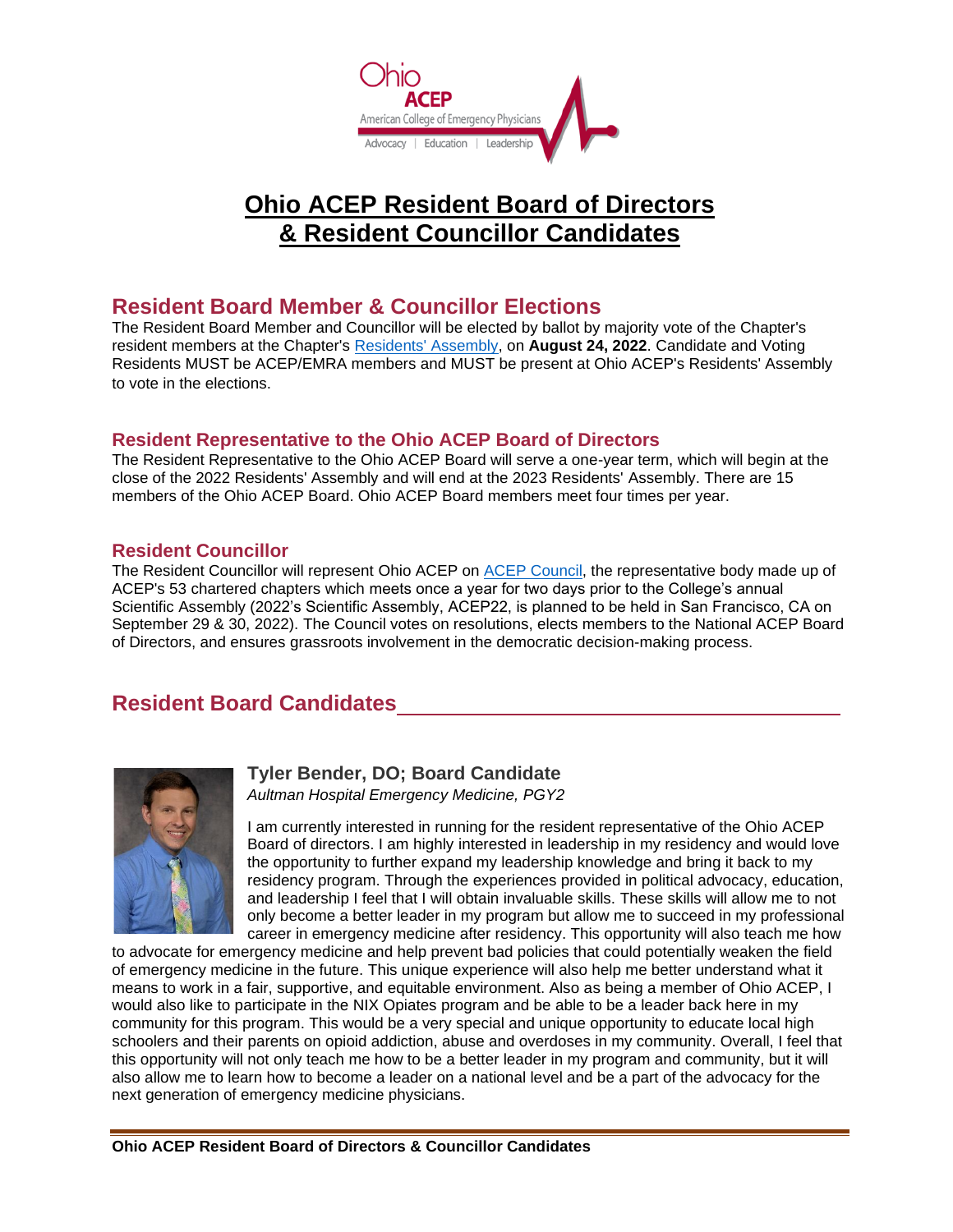# **Amanda dos Santos, MD; Board Candidate**



*Summa Health, PGY3*

As a resident representative I would like to advocate for trainee education.

During the four years of medical school most of us accumulated hundreds of thousands of dollars in debt. During residency we work 50-80 hours/week while squeezing every minute from a 24-hour day to study, work on academic projects, prepare for boards and tend to our loved ones. Many relationships and personal goals were put on hold. All during a pandemic that undermined the breadth of our training

and threatened our lives.

We chose one of the most difficult yet rewarding specialties. Not because of money, admiration, or glamour. We all share a goal of helping the sick. However, I argue patient care should be our number two goal, followed by equitable and cost-effective care. Without our number one collective goal being excellence in resident training, nothing else can be accomplished.

During residency we trade off lower wages for the priceless postgraduate education. Upon graduation, we hope to have the skills to provide excellent patient care, but also secure a lucrative job and repay our hefty loans while attaining financial security. We understand that healthcare in America is a business that depends on private funding, and soon most of us will be working for private groups. Many of us will be training residents and chasing RVUs. If I treat the patient in front of me, I'm treating one patient. If I help train ten residents to be the best physician they can be, my impact multiplies exponentially. As a medical community I hope we advocate for education over profits to ensure quality patient care and reputability for our profession.



## **Megan Ladd, DO; Board Candidate**

*Mercy Health St. Vincent Medical Center, PGY2*

I'm interested in this opportunity to improve the resident experience at Ohio ACEP and increase involvement in resident education and advocacy.

During my time as my program's liaison to Ohio ACEP, I've had our OH-ACEP board come speak at our program's didactics, increased participation in advocacy by email drive during advocacy day, and I helped plan this Residents' Assembly.

Currently, I've led the creation and planning of the Glass City EM conference, which is bringing together residency programs from NWO and SE Michigan.

My hopes for this year if elected resident representative to the board would be to increase resident involvement.

- Have a resident leader in each committee (EMS, education, etc.) to create leadership opportunities for residents and give residents a voice in policy and programming.
- Increase attendance at advocacy day and create projects for remote attendance.
- Increase involvement by medical students as well and bring back the medical student conference.
- Have a resident from each program on the residents committee and provide programming via a remote platform on life after residency lectures (like on networking, resume writing, looking for jobs, advocacy).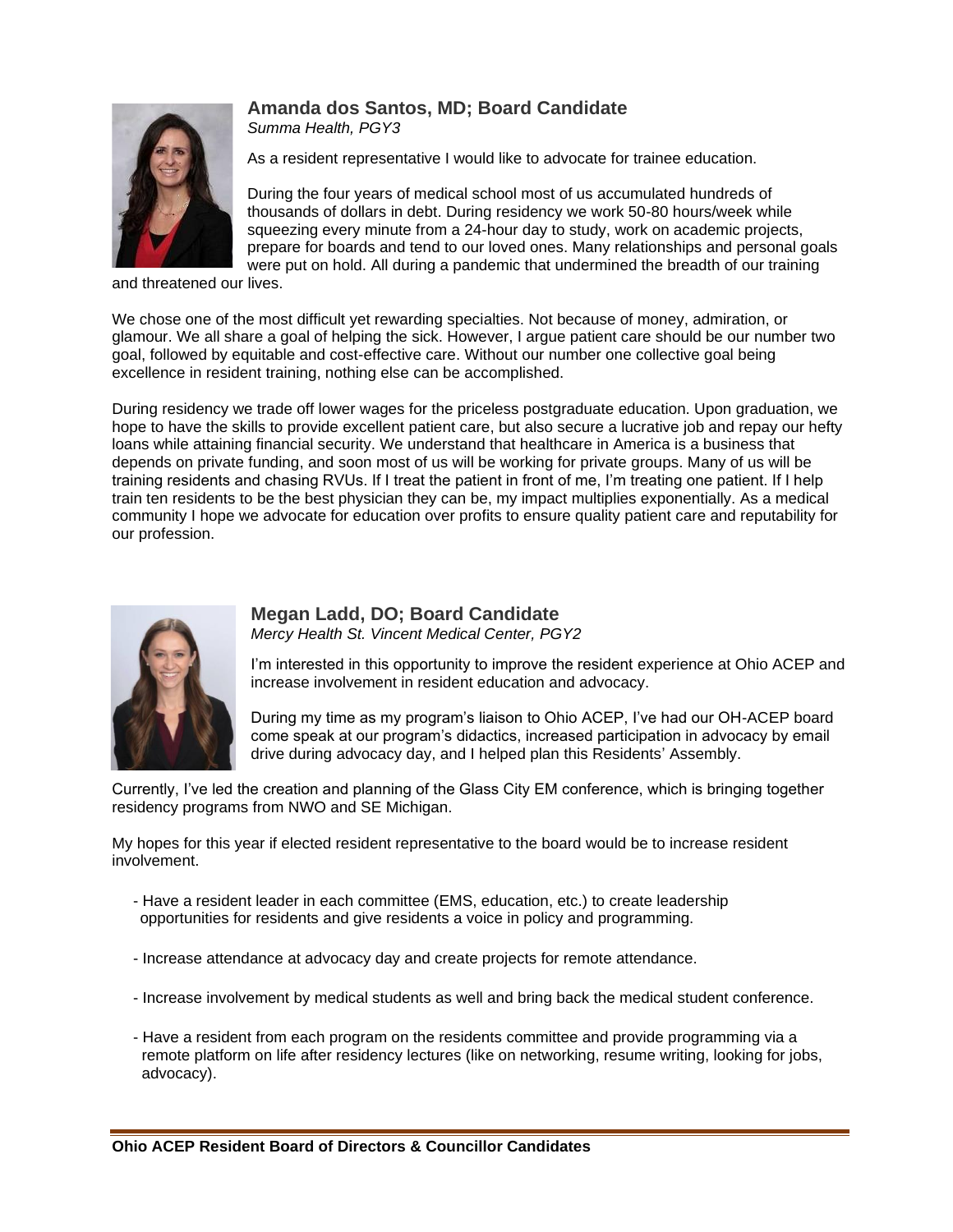# **Resident Council Candidates**



#### **Juliette Gerardo, MD; Council Candidate**

*Case Western Reserve University at MetroHealth and Cleveland Clinic, PGY2*

I am hoping to serve as the Ohio ACEP 2022 Resident Councillor. During medical school I was lucky enough to be located in my state capitol and participate in advocacy days. I enjoyed working alongside our local attendings to discuss with our representatives changes on behalf of our patients as well as our profession. I look forward to the opportunity to be involved in similar discussions through Ohio ACEP and at the Scientific Assembly this September. After speaking with the current councillor, I decided to review prior resolutions to see a sample of possible discussion

topics. Upon reviewing the resolutions from 2021, I look forward to more information on how we can focus on decreasing the opioid deaths and diversity and inclusion. I hope to learn more from our colleagues through discussing proposed resolutions. I have seen first-hand the beneficial changes that can come from our discussion of ideas. I would be honored to be elected to voice concerns of our state and to be involved in shaping the future of our specialty.



## **Megan Ladd, DO; Council Candidate**

*Mercy Health St. Vincent Medical Center, PGY2*

Being resident councillor would give me the opportunity to start grassroots advocacy in Ohio while also working on a larger scale with EMRA.

So far, I've started an email campaign to increase communication from my program's residents to the house and senate reps during deliberation on HB 270 and SB 150 this past year. Also, we are in the process of creating an advocacy training for emergency medicine residents that will be at the Glass City EM conference for NWO

residency programs. If elected resident councilor, my plan would be:

- Continue to represent Ohio at ACEP this year.
- Start advocacy email threads to improve resident knowledge of current legislation in Ohio
- Increase participation at in person advocacy day
- Create projects to provide remote participation in advocacy day for residents and attendings



#### **Michael Pergola, MD; Council Candidate**

*Case Western Reserve University at MetroHealth and Cleveland Clinic, PGY2*

I am honored to have to opportunity to be run for the position of resident councillor. I value ACEP as an important body to help steer to future of emergency medicine and therefore my future. I have been driven to be involved within ACEP throughout my short career at the resident level through EMRA, acting as a member of the reference committee for general assembly and the representative to ACEP for my program at CWRU – MetroHealth/Cleveland Clinic. As I transition closer to life as an attending, I am applying for a role to continue to represent my fellow EM physicians at the state

level through Ohio ACEP.

I think the resident voice is extremely valuable when planning the future. I am applying for this role to bring the perspective as a current resident, acting in the interests of my fellow Ohio EM residents, to help ensure our voice is heard and appropriately considered at state assembly. In addition, this position is an incredible opportunity on a personal level to continue to develop leadership skills and become increasingly involved in professional advocacy. Thank you for your time reading and I appreciate your consideration for this role.